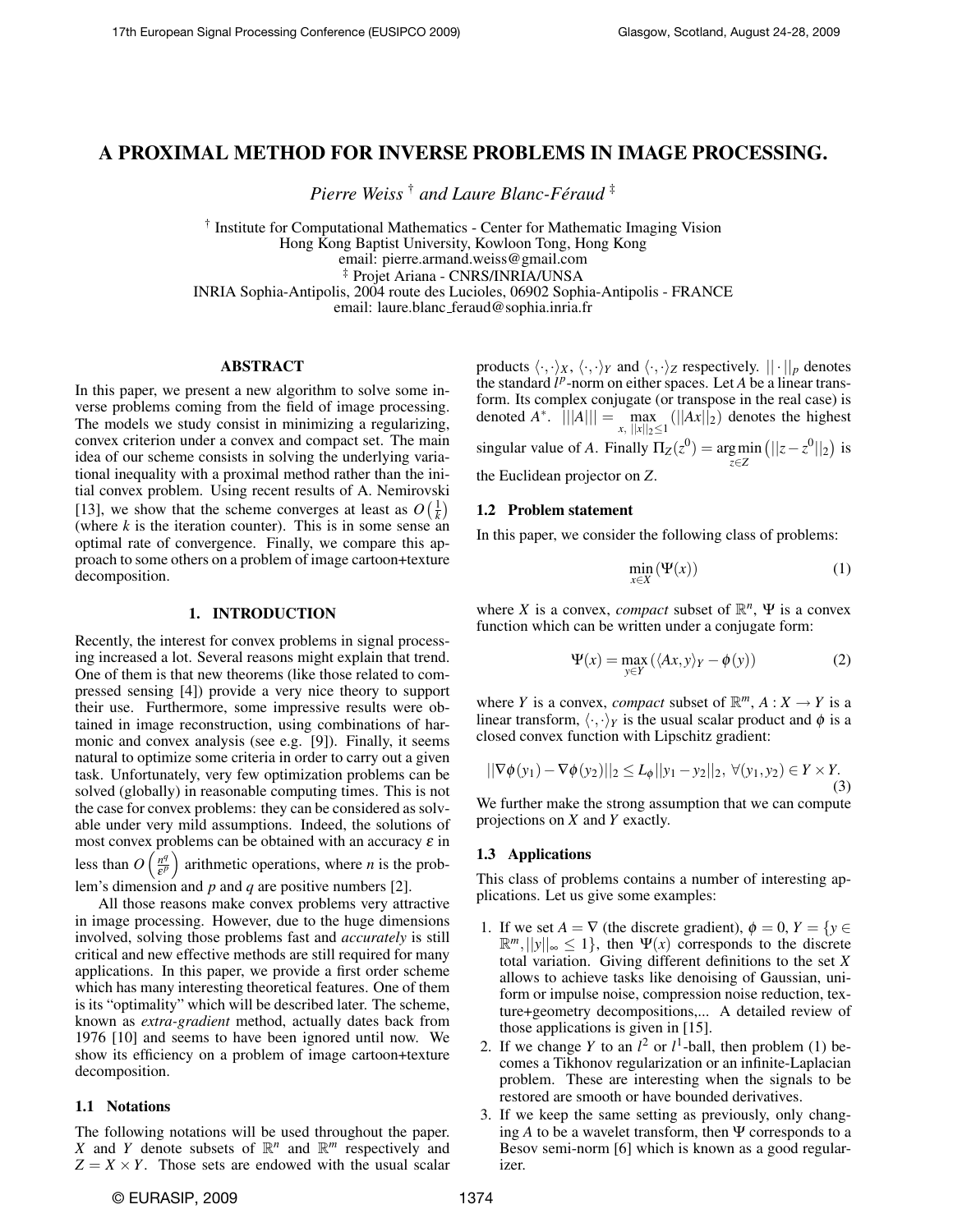4. This formalism also allows to do compressed sensing in a particular case. Let *B* be a frame (i.e. a linear mapping such that  $c||x||_2^2 \le ||Bx||_2^2 \le C||x||_2^2$ ,  $\forall x \in \mathbb{R}^n$  with  $C \ge$ *c* > 0 ). Then the set  $X = \{x \in \mathbb{R}^n, ||Bx - y^0||_2^2 \le \alpha\}$ is bounded and projectors can be computed using linear algebra. Thus we can solve problems of the form:

$$
\min_{x,||Bx-y^0||_2^2 \le \alpha} (||x||_1) \text{ or } \min_{x,||Bx-y^0||_2^2 \le \alpha} (||\nabla x||_1) \qquad (4)
$$

where  $y^0$  is the datum to be processed. Those are a particular cases of the "compressed sensing" problem.

5. Until now we considered only the case  $\phi = 0$ . For instance, if we choose  $\phi(y) = \frac{1}{2}||y||_2^2$  and  $Y = \{y \in$  $\mathbb{R}^m$ ,  $||y||_{\infty} \leq 1$ , then Ψ becomes the Huber regularization of the  $l<sup>1</sup>$ -norm, which is used in many applications.

## 1.4 Algorithm features

In this paper, we show that the *extra-gradient* method can be used successfully to solve the above cited problems. This scheme was proposed as early as 1976 in [10] and used broadly since then in different areas. Strangely, it seems that it has never been used yet in image processing, while it is considered as one of the most efficient first order methods [3]. Recently, A. Nemirovski studied this scheme from a theoretical point of view and got many interesting theoretical results including convergence rates [13]. Let us summarize some of them:

- It converges to the set of minimizers [10].
- It converges with a rate of convergence better than  $\Psi(x^k) - \Psi(x^*) \leq O(1) \frac{n}{k}$  where  $\{x^k\}$  are the iterates,  $x^*$ is a solution of the problem [13] and *n* is the problem's dimension. Furthermore, one can provide a bound on the term  $O(1)$ .
- Its rate of convergence is "optimal", in the sense that no first order method can converge faster (up to a multiplicative factor) on the class of problems considered [13].
- It requires only one parameter: the number of iterations or the precision.
- At each iteration it is possible to evaluate the duality gap. Thus the scheme has a reliable stopping condition.

Those features are quite unusual in the image processing literature.

## 2. ALGORITHM'S DESCRIPTION

The idea of the proposed scheme consists in solving the variational inequality associated with (1) rather than tackling its minimization directly.

Let us show how (1) can be rewritten as a variational inequality. The fact that *X* and *Y* are bounded and that  $\phi$  is convex is sufficient to ensure the following central equality (see e.g. [7, p.176]):

$$
\min_{x \in X} \left( \underbrace{\max_{y \in Y} (\langle Ax, y \rangle_Y - \phi(y))}_{\Psi(x)} \right) \tag{5}
$$

$$
= \max_{y \in Y} \left( \underbrace{\min_{x \in X} (\langle x, A^* y \rangle_X) - \phi(y)}_{\Psi^*(y)} \right). \tag{6}
$$

Moreover, the two problems (5) and (6) have the same set of solutions. Note that the solution of (1) is not unique in general. *x* is what we will call a *primal* variable and *y* is a *dual* variable. The scheme we propose can be seen as primaldual in the sense that both *x* and *y* are updated recursively and will converge to the set of minimizers.

Let  $x^*$  and  $y^*$  denote a primal and a dual solution respectively. The optimality condition for  $x^*$  writes (see e.g. [7, p.36])):

$$
\langle A^*y, x - x^* \rangle_X \ge 0, \ \forall x \in X. \tag{7}
$$

The optimality condition for *y* <sup>∗</sup> writes:

$$
\langle Ax - \nabla \phi(y^*), y - y^* \rangle_Y \le 0, \ \forall y \in Y. \tag{8}
$$

Now, let us define the following mapping:

$$
F: X \times Y \longrightarrow \mathbb{R}^n \times \mathbb{R}^m
$$
  

$$
z = (x, y) \longrightarrow \begin{bmatrix} A^*y \\ -Ax + \nabla \phi(y) \end{bmatrix}.
$$
 (9)

In view of  $(7)$  and  $(8)$ , finding a solution of  $(5)$  is equivalent to solving the following problem:

find 
$$
z^* = (x^*, y^*)
$$
 s.t.  $\langle F(z^*), z - z^* \rangle_Z \ge 0, \forall z \in Z,$  (10)

and this is exactly what we have been naming *variational inequality* associated with (1).

There exists a huge body of literature that deals with methods for solving variational inequalities, as they are more general than convex problems (see e.g. [8] for a recent reference). In this paper, we concentrate only on a simple version of the extra-gradient method. This method can be used as soon as *F* is a monotonous and Lipschitz operator [10].

Let us show that those conditions are satisfied. Monotonicity is simply due to the fact that  $\phi$  is convex. Thus:

$$
\langle F(z_1) - F(z_2), z_1 - z_2 \rangle_Z \ge 0, \ \forall (z_1, z_2) \in Z \times Z \qquad (11)
$$

Moreover 
$$
F
$$
 is Lipschitz continuous:

$$
||F(z1) - F(z2)||_2 \le L||z1 - z2||_2,
$$
 (12)

with  $L \le \sqrt{2(|||A|||^2 + L_{\phi}^2)}$  and  $L \le |||A|||$  in the case  $L_{\phi} = 0$ . Indeed, denoting  $z_1 = (x_1, y_1)$  and  $z_2 = (x_2, y_2)$ , we have:

$$
||F(z_1) - F(z_2)||_2^2
$$
  
=  $||A^*y_1 - A^*y_2||_2^2 + ||Ax_1 - Ax_2 + \nabla \phi(y_1) - \nabla \phi(y_2)||_2^2$   

$$
\leq |||A|||^2 (||y_1 - y_2||_2^2 + 2||x_1 - x_2||_2^2) + 2L_{\phi}^2 ||y_1 - y_2||_2^2
$$
  

$$
\leq (2|||A|||^2 + 2L_{\phi}^2) ||z_1 - z_2||_2^2.
$$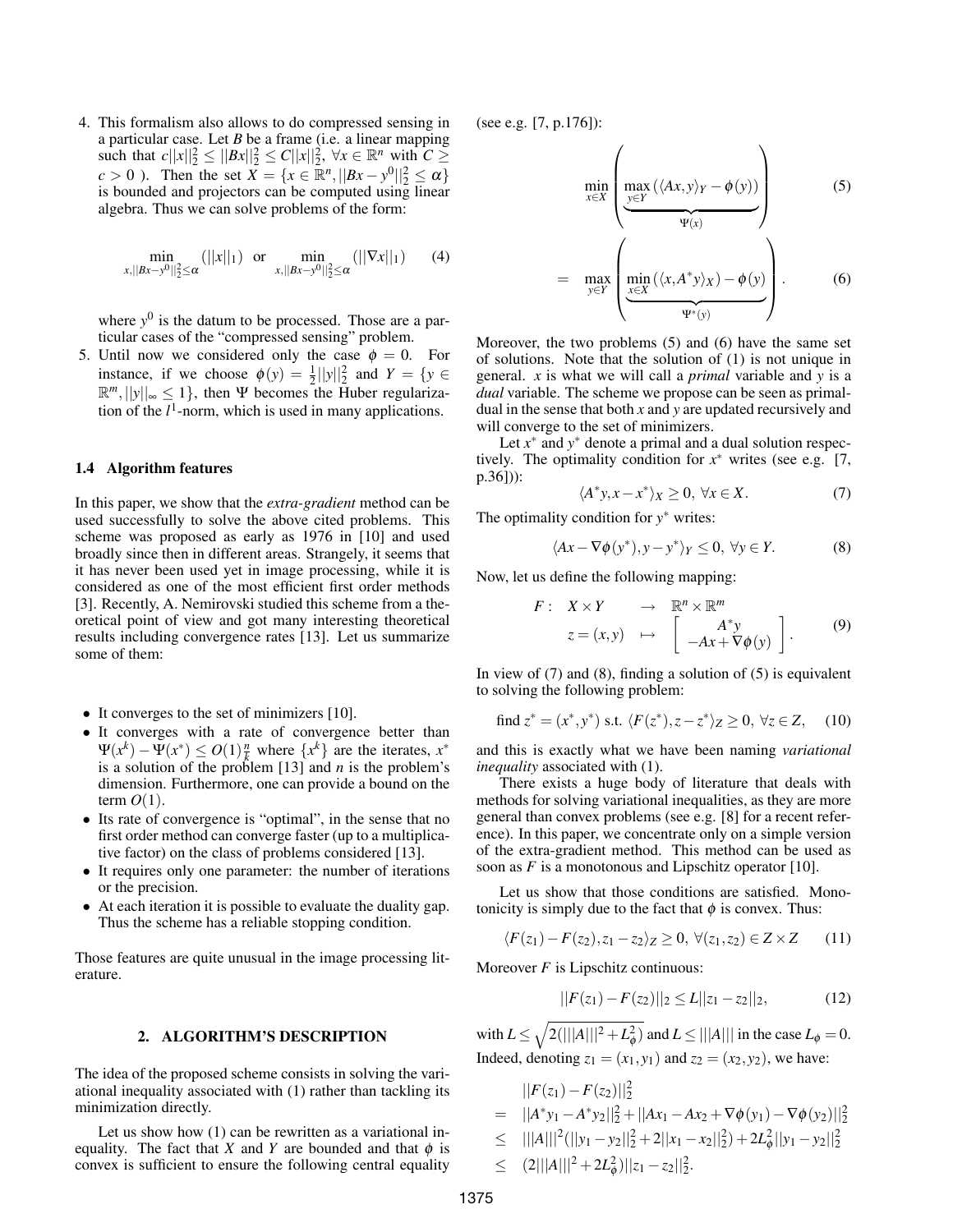Thus, all the requirements are satisfied in order to use an extra-gradient method.

This method writes simply as follows:

| <b>Algorithm 1</b> Extra-gradient method                         |
|------------------------------------------------------------------|
| Choose a number of iterations $N$ .                              |
| Set a point $z^0 = (x^0, y^0)$ (as close as possible to $z^*$ ). |
| for $k = 1$ to N do                                              |
| $w^{k} = \Pi_{Z}(z^{k-1} - \gamma F(z^{k-1}))$                   |
| $z^{k} = \Pi_{Z}(z^{k-1} - \gamma F(w^{k}))$                     |
| end for                                                          |

and  $z^k$  converges to the set of minimizers as long as  $\gamma \leq \frac{1}{L}$ [10] where *L* is defined in (12). In [13], the author shows an additional result:

### Proposition 1 (Convergence rate)

Let 
$$
\gamma = \frac{1}{\sqrt{2}L}
$$
 and  $\bar{z}^k = \frac{1}{k} \sum_{i=1}^k z^k$ . This sequence satisfies:  
\n
$$
\Psi(\bar{z}^k) - \Psi(z^*) \le \frac{\sqrt{2}L \operatorname{diam}(Z)^2}{k},
$$
\n(13)  
\nwhere  $\operatorname{diam}(Z) = \max(||z^1 - z^2||_2)$ .

 $where \, diam(Z) = \max_{(z^1, z^2) \in Z \times Z}$  $(||z^1 - z^2||_2)$ 

This convergence rate is neatly sublinear and might look bad. However, we would like to point out that we are considering non differentiable and non elliptic problems, for which there can exist no better rates. Result (13) is somehow optimal: A. Nemirovski [12] shows that some instances of (1) cannot be solved faster than  $O\left(\frac{1}{k}\right)$  using only the mapping *F*. So that any improvements of this method will only result in lowering the multiplicative constants of the convergence rates, but not their asymptotic behavior.

Finally, let us precise that this method can be modified in order to give a reliable stopping criteria. In view of equality  $(6)$ , we have:

$$
\forall (x, y) \in X \times Y, \ \Psi^*(y) \le \Psi^*(y^*) = \Psi(x^*) \le \Psi(x). \tag{14}
$$

Thus the quantity:

$$
\Delta(x, y) = \Psi(x) - \Psi^*(y) \tag{15}
$$

satisfies  $\Delta(x, y) \ge \Psi(x) - \Psi(x^*)$ . This quantity is called *duality gap*. It is a reliable measure of convergence. It is thus interesting to modify scheme (1) as follows:

Algorithm 2 Extra-gradient method (with stopping criterion)

Choose a precision  $\varepsilon$ . Set a point  $z^0 = (x^0, y^0)$  (as close as possible to  $z^*$ ). while  $\Delta(x^k, y^k) > \varepsilon$  do  $w^k = \Pi_Z(z^{k-1} - \gamma F(z^{k-1}))$  $z^k = \Pi_Z(z^{k-1} - \gamma F(w^k))$ end while

Note that in view of Proposition 1, it might seem interesting to change the condition in the while statement by  $\Delta(\vec{x}^k, \vec{y}^k) > \varepsilon$ . However, we observed that  $\vec{z}^k$  converged less rapidly than  $z^k$  on the tested problems.

#### 3. NUMERICAL RESULTS

In this section we provide some preliminary comparisons of the scheme's efficiency. We consider a problem of image cartoon+texture decomposition proposed initially in [11]. The main idea is to decompose the image into a cartoon part which has a low total variation (i.e. has little oscillations) and a texture part which has a low "*G*-norm". The *G*-norm of an oscillatory function is low. This model should thus separate piecewise smooth and oscillatory patterns.

### 3.1 The problem considered

Let  $x^0$  denote the image to be decomposed. The problem of decomposition consists in solving:

$$
\min_{x, ||x||_{\infty} \le \alpha} (||\nabla (x^0 - \text{div}(x))||_1), \tag{16}
$$

where  $\nabla$  and div are the discrete gradient and divergence. This model was proposed in [11] and further investigated in [1]. Reformulation (16) was proposed in [15]. We look for a decomposition of the image  $\dot{x}^0$  into two components *u* and *v*. *u* is the cartoon component defined as  $u = x^0 - div(x^*)$  where  $x^*$  is a solution of (16). *v* is the texture component defined as  $v = \text{div}(x^*)$ . We thus have  $x^0 = u + v$ . We refer the reader to [11, 1, 15] for more insight on those models.

This problem can be stated in our formalism. It suffices to choose:

- $X = \{x \in \mathbb{R}^n, ||x||_{\infty} \le \alpha\}$  (*n* is twice the number of pixels).
- $A = -\nabla \text{div}$ . Thus  $m = n$  and using the discretization of  $\nabla$  and div proposed in [5], we get  $|||A||| = 8$ .
- $\phi(y) = -\langle \nabla x^0, y \rangle_Y$  (thus  $L_\phi = 0$ ).

$$
\bullet \ \ Y = \{ y \in \mathbb{R}^m, ||y||_{\infty} \leq 1 \}.
$$

With those choices, we have  $\Psi(x) = ||\nabla(x^0 - \text{div}(x))||_1$  and  $\Psi^*(y) = -\alpha ||\nabla \text{div}(y)||_1 + \langle \nabla x^0, y \rangle_Y$ . The theoretical worst case convergence rate can be computed and is:

$$
\Psi(\bar{z}^k) - \Psi(z^*) \le \frac{8n(\alpha^2 + 1)}{k}.\tag{17}
$$

Note that *it grows linearly* with the problem's dimension *n*. This is the best expectable behavior. This result indicates that whatever the size of  $x^0$ , the same number of iterations will be required to get a desired accuracy. It is indeed reasonable to require a precision which depends linearly on *n* (if we double the number of pixels, it is natural to double the required accuracy).

## 3.2 Methods chosen for comparisons

In this paper we will consider and compare only first order approaches. They are known to have bad asymptotic convergence rates, but their low cost iterations, their low memory requirements and their good behavior at the origin makes them very attractive to get approximate solutions fast (which is often sufficient in image processing). Second order methods like second order cone programming are accurate, but seem to be unusable for large images. Until now, the combinatorial approaches proposed in the literature seem to be adapted only to narrow classes of imaging problems.

In this paper, we compare 4 first order methods. We will not describe them due to space restriction.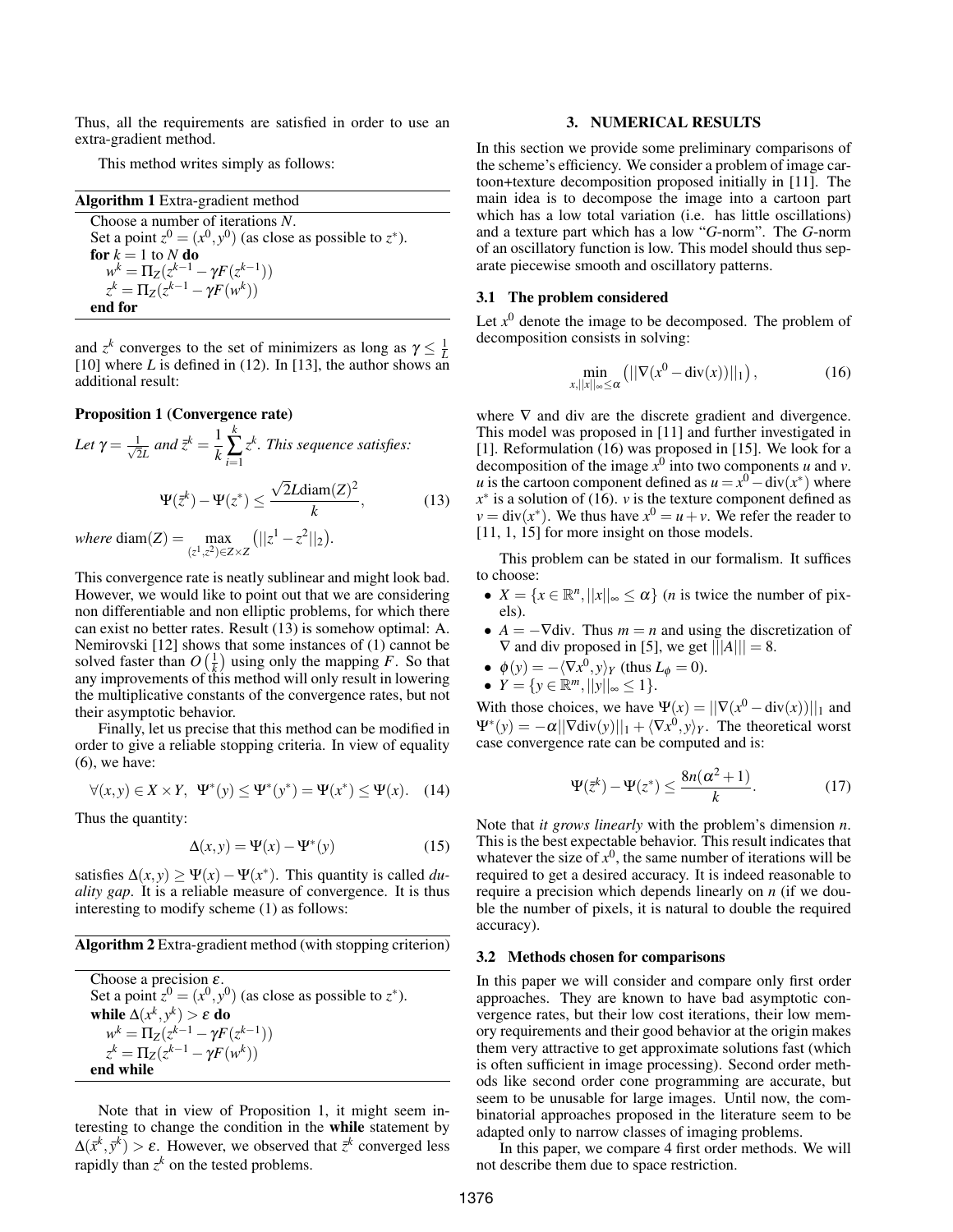- The first one is the proposed approach. We tried different choices of step-sizes (including variable step-sizes) but for this problem, the one presented is seemingly the best.
- The second one is the one proposed by J-F. Aujol et al in [1].
- The third one is a projected subgradient descent with optimal step. It is unusable in practice, because the optimum in (16) must be known.
- The fourth one is the one proposed in [15]. It is based on results by Y. Nesterov [14]. This scheme also has an "optimal"  $O\left(\frac{1}{k}\right)$  rate of convergence, but it is somehow more difficult to use because the number of iterations must be chosen depending on a regularization parameter.

For comparisons, we evaluate the duality gap  $\Delta(x^k, y^k)$ which is the only reliable criterion available. It can be computed only in the proposed approach and in the approach [15]. We also evaluate the cost function for the subgradient descent. Unfortunately, those criteria cannot be evaluated in the approach of [1]. Indeed this approach does not ensure that the constraint  $x \in X$  is satisfied. We will only provide comparisons on the resulting images (see Figure 2).



Figure 1: Comparisons of some schemes efficiency.

According to these curves, we see that the prox-method proposed in this paper and the one proposed in [15] are the most efficient. The number of iterations required to obtain satisfactory solutions is quite high (of order 2000). We could not obtain satisfactory solutions using the approach described in [1] nor with the subgradient descent. Those methods give rough approximations very fast, but do not seem to allow to get precise solutions. Figure (2) illustrates this fact. Multiple experiments led us to the conclusion that the proposed approach is completely reliable and easy to use (the user only has to provide the precision which can be made dimension and data independent). We think that those results are very encouraging. Further work will include the use of more advanced techniques. To finish, we give an example of image decomposition using another model. It simply consists in replacing  $||x||_{\infty}$  by  $||x||_1$  in (16). This new model allows the extraction of oscillations with larger amplitude (see e.g. Figure  $(2)$ ).

## REFERENCES

- [1] J.-F. Aujol, G. Aubert, L. Blanc-Féraud, and A. Chambolle. Image Decomposition into a Bounded Variation Component and an Oscillating Component. *Journal of Mathematical Imaging and Vision*, 22:71–88, 2005.
- [2] A. Ben-Tal and A. Nemirovski. *Lectures on Modern Convex Optimization*. SIAM, MPS-SIAM Series on optimization, 2001.
- [3] H. Binsheng, X. Yuan, and J. J.Z. Zhang. Comparison of two kinds of prediction-correction methods for monotone variational inequalities. *Computational Optimization and Applications*, 27, 2004.
- [4] E. Candes, J. Romberg, and T. Tao. Robust uncertainty principles: Exact signal reconstruction from highly incomplete frequency information. *IEEE Inf. Theory*, 2006.
- [5] A. Chambolle. An algorithm for total variation minimization and applications. *J. Math. Imaging Vis.*, 20(1- 2):89–97, 2004.
- [6] Antonin Chambolle, Ronald Devore, Nam yong Lee, and Bradley J. Lucier. Nonlinear wavelet image processing: Variational problems, compression, and noise removal through wavelet shrinkage. *IEEE Trans. Image Processing*, 7:319–335, 1998.
- [7] I. Ekeland and R. Temam. *Convex analysis and variational problems. Studies in Mathematics and its Applications*. American Elsevier Publishing Company, 1976.
- [8] F. Facchinei and J-S. Pang. *Finite-Dimensional Variational Inequalities and Complementarity Problems*. Springer, 2003.
- [9] M.J. Fadili, J-L. Starck, and F. Murtagh. Inpainting and zooming using sparse representations. *The Computer Journal*, 2007.
- [10] G. Korpelevich. The extragradient method for finding saddle points and other problems. *Ekonomica i Matematicheskie Metody*, 12:747,756, 1976.
- [11] Y. Meyer. Oscillating patterns in image processing and in some nonlinear evolution equations. *The Fifteenth Dean Jaqueline B. Lewis Memorial Lectures*, 2001.
- [12] A. Nemirovski. Information-based complexity of linear operator equations. *Journal of Complexity*, 8:153–175, 1992.
- [13] A. Nemirovski. Prox-method with rate of convergence  $o(1/t)$  for variational inequalities with lipschitz continuous monotone operators and smooth convex-concave saddle point problems. *SIAM Journal on Optimization*, pages 229–251, 2004.
- [14] Y. Nesterov. Smooth minimization of non-smooth functions. *Math. Program.*, 103(1):127–152, 2005.
- [15] P. Weiss, L. Blanc-Féraud, and G. Aubert. Efficient schemes for total variation minimization under constraints in image processing. *SIAM journal on Scientific Computing*, 31(3):2047–2080, 2009.